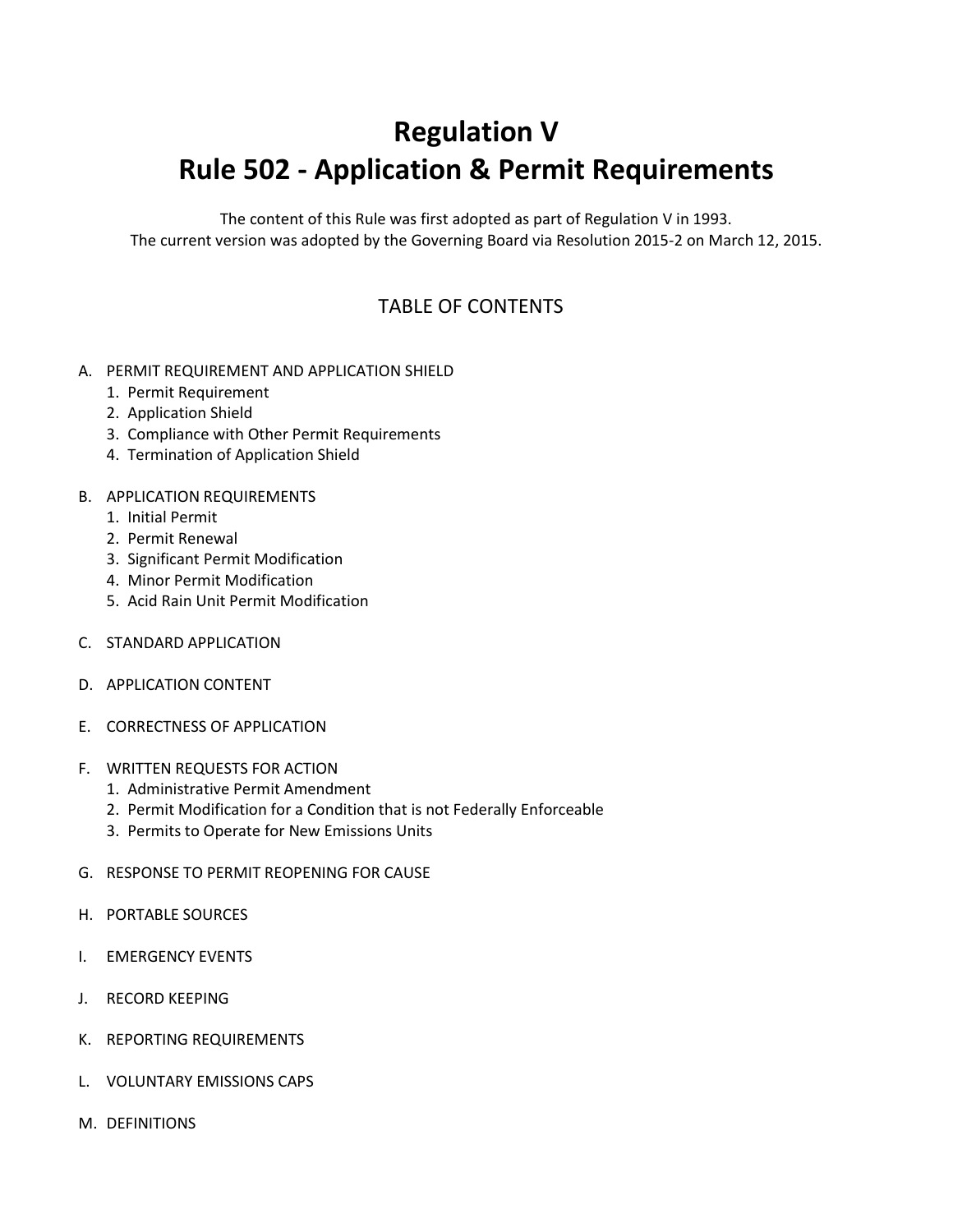## **RULE 502 ADMINISTRATIVE PROCEDURES FOR SOURCES**

#### **A. PERMIT REQUIREMENT AND APPLICATION SHIELD:**

**1. Permit Requirement:** No person shall operate an emissions unit at a stationary source subject to the requirements of Regulation V except in compliance with permits to operate issued pursuant to Regulation V or under the protection of the application shield of subsection (A)(2). Except as provided in subsection (A)(2) and in Rule 502(B)(4), operation of an emissions unit at a source subject to Regulation V without a permit issued pursuant to Regulation V constitutes a violation of Regulation V. Operation of an emissions unit at a permitted source out of compliance with the terms of the permit also constitutes a violation of Regulation V.

Regulation V does not alter any applicable requirement that a source obtain preconstruction permits. [Reference 40 CFR 70.7(a)(6) and (b)]

**2. Application Shield:** If a responsible official submits, pursuant to Regulation V, a timely and complete application for a permit, a source shall not be deemed in violation of the requirement to have a permit to operate until the APCO takes final action on the application. [Reference: 40 CFR 70.7(b) and (e)(2)(v)]

This application shield does not apply to sources applying for permit modifications. For permit modifications, a source shall operate in accordance with the applicable federal requirements, the permit to operate issued pursuant to Regulation V and any temporary permit to operate issued pursuant to section 42301.1 of the H&SC. [Reference: 40 CFR 70.7(a)(6)(iii), 70.7(b) and (e)(2)(v)]

- **3. Compliance with Other Permit Requirements:** If a responsible official submits a timely and complete application for an initial permit, the source shall operate in accordance with the requirements of any valid permit to operate issued pursuant to section 42301 of the H&SC until the APCO takes final action on the application. If a responsible official submits a timely and complete application for renewal of a permit to operate, the source shall operate in accordance with the permit to operate issued pursuant to Regulation V, notwithstanding expiration of this permit, until the APCO takes final action on the application.
- **4. Termination of Application Shield:** The application shield of subsection (A)(2) shall cease to insulate a source from enforcement action if a responsible official of the source fails to submit any additional information requested by the APCO pursuant to Rule 502(E) in a timely manner as specified by the APCO. [Reference: 40 CFR 70.7(b)]

#### **B. APPLICATION REQUIREMENTS:**

- **1. Initial Permit:** A permit is required for each of the following:
	- **a.** For a source that is subject to Regulation V by operation of Rule 501(D)(1)(e) on the effective date of Regulation V, a responsible official shall submit a complete standard application within 180 days after the effective date of Regulation V. [Reference: 40 CFR 70.5(a)(1) and (c)(10)]
	- **b.** For a source that is subject to Regulation V by operation of Rule 501(D)(1)(a) through (D)(1)(d) on the effective date of Regulation V, a responsible official shall submit a complete standard application within 12 months after the effective date of Regulation V. [Reference: 40 CFR 70.5(a)(1) and (c)(10)]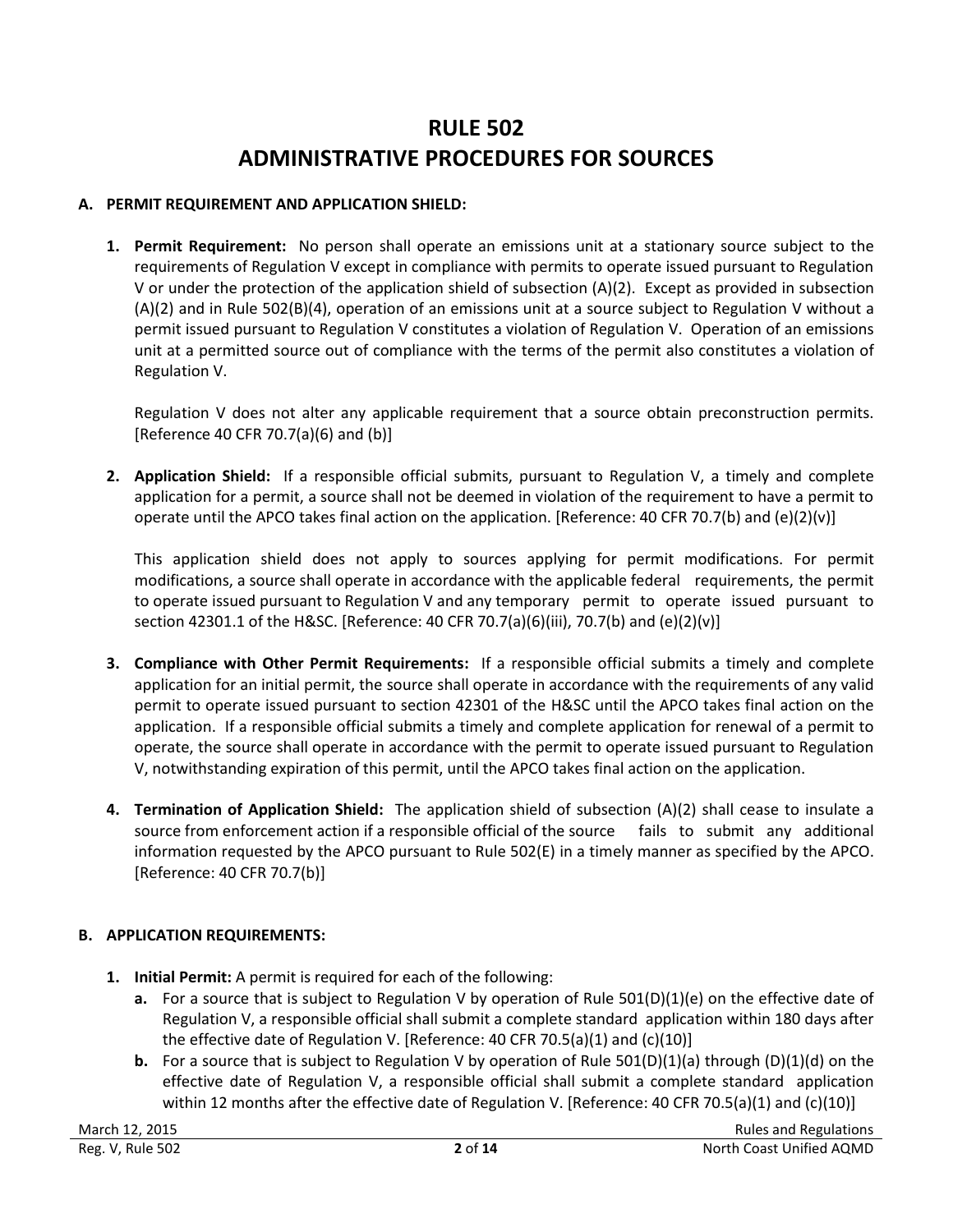- **c.** For a source that becomes subject to Regulation V after the date the rule becomes effective, a responsible official shall submit a complete standard application for a permit pursuant to Regulation V within 12 months after commencing operation or of otherwise becoming subject to Regulation V.
- **d.** For a source with an acid rain unit, a responsible official shall submit a standard application and acid rain permit applications to the District as provided in subsections  $(B)(1)(a)$  or  $(B)(1)(b)$  above. If the source is subject to Regulation V because of Rule  $501(D)(1)(a)$ , a responsible official shall submit a standard application and acid rain permit applications to the District by January 1, 1996 or, if applicable, by a later date established pursuant to 40 CFR Part 72. [Reference: 40 CFR 70.5(a)and  $(c)(10)]$
- **2. Permit Renewal:** For renewal of a permit, a responsible official shall submit a complete standard application no earlier than 18 months and no later than 6 months before the expiration date of the current permit to operate. A responsible official shall submit applications for renewal of permits to operate for all emissions units at a stationary source for simultaneous review. [Reference: 40 CFR 70.5(a)(1)(iii)]
- **3. Significant Permit Modification:** After obtaining any required preconstruction permits, a responsible official shall submit a standard application for each emissions unit affected by a proposed permit revision that qualifies as a significant permit modification. Upon request by the APCO, the responsible official shall submit copies of the latest preconstruction permit for each affected emissions unit. The emissions unit(s) shall not commence operation until the APCO takes final action to approve the permit revision. [Reference: 40 CFR 70.5(a)(1)(ii)]
- **4. Minor Permit Modification:** After obtaining any required preconstruction permits, a responsible official shall submit a standard application for each emissions unit affected by the proposed permit revision that qualifies as a minor permit modification. The emissions unit(s) affected by the proposed permit modification shall not commence operation until the APCO takes final action to approve the permit revision. In the application, the responsible official shall include the following:
	- **a.** A description of the proposed permit revision, any change in emissions, and additional applicable federal requirements that will apply;
	- **b.** Proposed permit terms and conditions; and
	- **c.** A certification by a responsible official that the permit revision meets criteria for use of minor permit modification procedures and a request that such procedures be used. [Reference: 40 CFR 70.5(a)(ii) and 70.7(e)(2)(ii and v)]
- **5. Acid Rain Unit Permit Modification:** A permit modification of the acid rain portion of the operating permit shall be governed by regulations promulgated pursuant to Title IV of the CAA. [Reference: 40 CFR 70.7(e)]
- **C. STANDARD APPLICATION:** A responsible official filing an application for a permit pursuant to Regulation V must submit that application on standard application forms. Additional information which does not fit on the standard forms may be attached.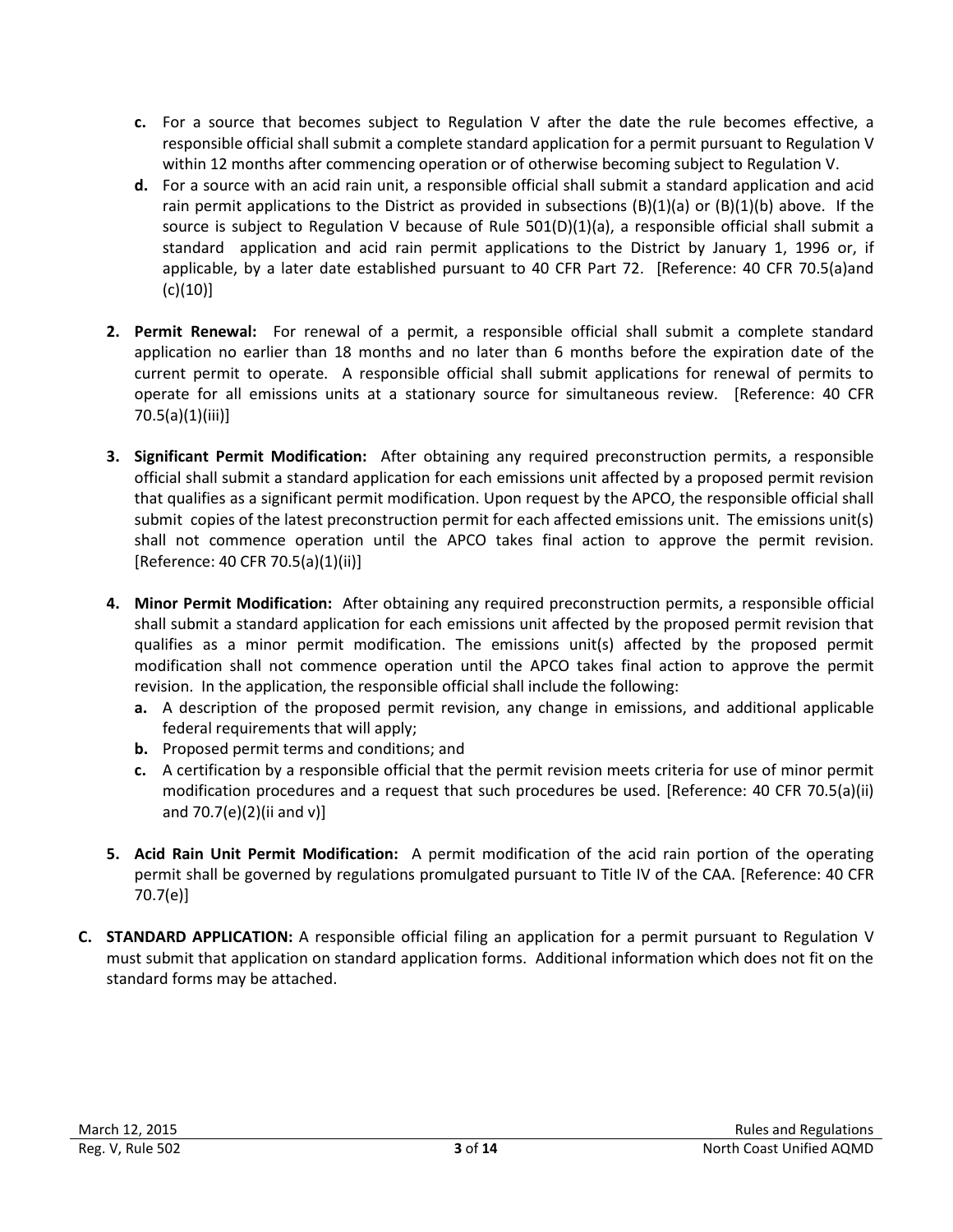- **D. APPLICATION CONTENT:** When submitting an application for a permit pursuant to Regulation V, the responsible official shall include the following information: [Reference: 40 CFR 70.5]
	- **1.** Information identifying the source. [Reference: 40 CFR 70.5(c)(1)]
	- **2.** A description of processes and products (by Standard Industrial Classification Code) including any associated with proposed alternative operating scenarios; [Reference: 40 CFR 70.5(c)(2)]
	- **3.** A schematic diagram and plot plan of the stationary source, identifying each emissions unit and keyed to the listing of subsection (D)(4).
	- **4.** A listing and enumeration of all existing emissions units at the stationary source, keyed to the diagram and plot plan of subsection (D)(3), and identification and description of all points of emissions from the emissions units in sufficient detail to establish the applicable federal requirements and the basis for fees pursuant to Regulation IV, Fees. [Reference: 40 CFR 70.5(c)(3)(i)]
	- **5.** Citation and description of all applicable federal requirements, information and calculations used to determine the applicability of such requirements and other information that may be necessary to implement and enforce such requirements. [Reference: 40 CFR 70.5(c)(3)(vii)and (4)(i and ii)]
	- **6.** Calculation of all emissions, including fugitive emissions, in tons per year and in such terms as are necessary to establish compliance with the all applicable District, State, or federal requirements for the following:
		- **a.** All regulated air pollutants emitted from the source,
		- **b.** Any hazardous air pollutant that the source has the potential to emit in quantities equal to or in excess of 10 tons per year, and
		- **c.** If the source has the potential to emit two or more hazardous air pollutants in quantities equal to or in excess of 25 tons per year, all hazardous air pollutants emitted by the source. [Reference: 40 CFR 70.5(c)(3)(i and viii)]
	- **7.** As these affect emissions from the source, the identification of fuels, fuel use, raw materials, production rates, operating schedules, limitations on source operation or workplace practices. [Reference: 40 CFR 70.5(c)(3)(iv and vi)]
	- **8.** An identification and description of air pollution control equipment and compliance monitoring devices or activities. [Reference: 40 CFR 70.5(c)(3)(v)]
	- **9.** Other information required by an applicable federal requirement. [Reference: 40 CFR 70.5(c)(3)(vii)and (5)]
	- **10.** The information needed to define permit terms or conditions implementing a source's options for operational flexibility, including alternative operating scenarios, pursuant to subsection Rule 503(J).[Reference: 40 CFR 70.5(c)(7)]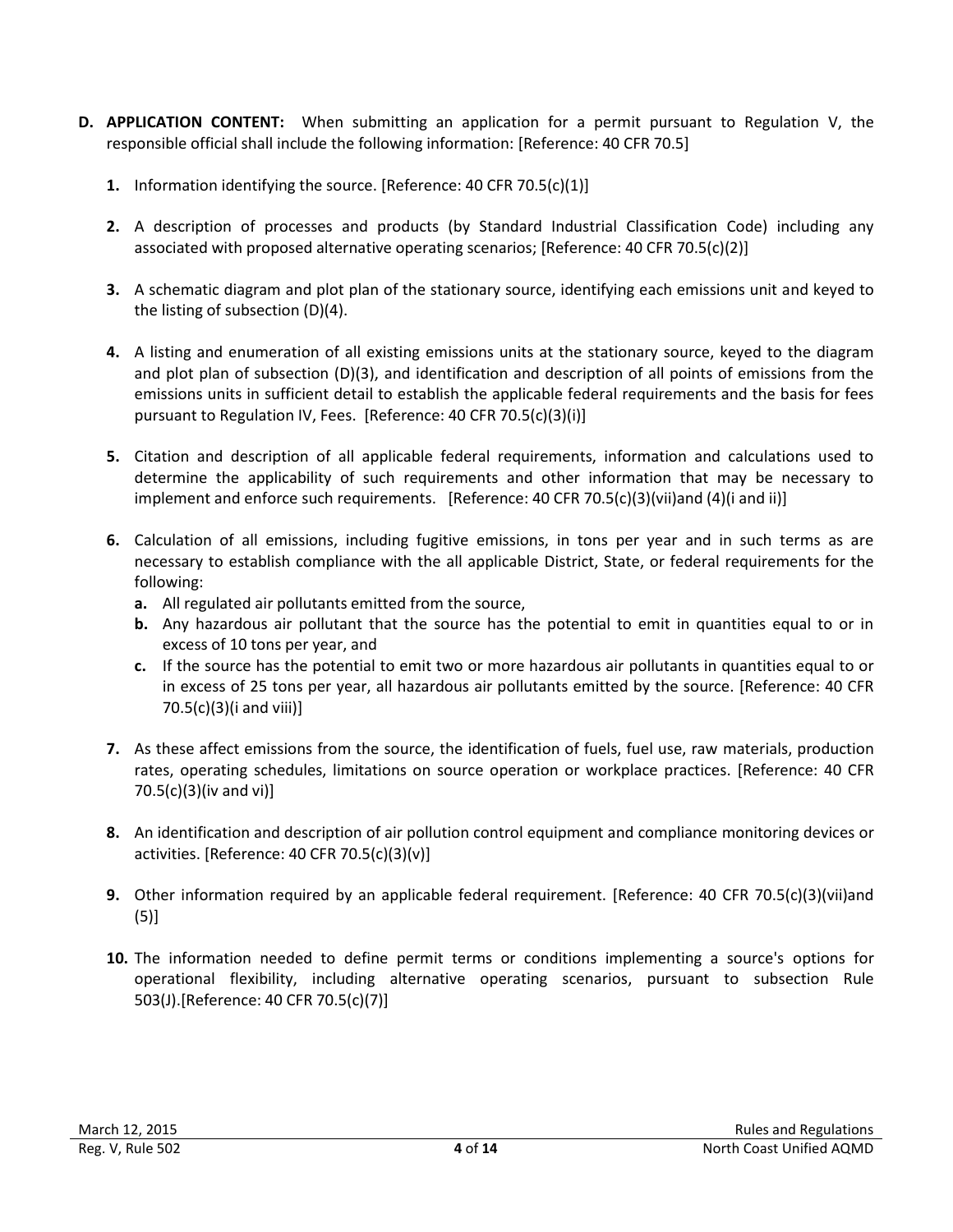- **11.** A compliance plan and compliance schedule with the following:
	- **a.** A description of the compliance status of each emissions unit within the stationary source with respect to applicable federal requirements;
	- **b.** A statement that the source will continue to comply with such other applicable federal requirements that the source is already in compliance with;
	- **c.** A statement that the source will comply, on a timely basis, with applicable federal requirements that will become effective during the permit term; and
	- **d.** A description of how the source will achieve compliance with requirements for which the source is not in compliance. [Reference: 40 CFR 70.5(c)(8)]
- **12.** For a source not in compliance with an applicable federal requirement at the time of permit issuance, renewal, or modification (if the non-compliance is with units being modified), a schedule of compliance which resembles and is at least as stringent as that contained in any judicial consent decree, administrative order, or schedule approved by the District Hearing Board if required by state law and which identifies remedial measures with specific increments of progress, a final compliance date, testing and monitoring methods, recordkeeping requirements, and a schedule for submission of certified progress reports to the EPA and the APCO at least every 6 months. [Reference: 40 CFR 70.5(c)(8)(iii)(C)]
- **13.** A certification by a responsible official of all reports and other documents submitted for permit application, compliance progress reports at least every 6 months, statements on compliance status with any applicable enhanced monitoring, and compliance plans at least annually which shall state that, based on information and belief formed after reasonable inquiry, the statements and information in the document are true, accurate, and complete. [Reference: 40 CFR 70.5(c)(9) and (d)]
- **14.** For a source with an acid rain unit, an application shall include the elements required by 40 CFR Part 72. **[**Reference: 40 CFR 70.5(c)(10)]
- **15.** For a source of hazardous air pollutants required to submit a risk management plan pursuant to section 112(r) of the CAA, the application shall include verification that such a plan has been submitted to the authorized implementing agency, or a compliance schedule for the submittal of the plan.
- **16.** For proposed portable sources, the application shall identify all locations of potential operation and how the source will comply with all applicable District, State, and federal requirements at each location; [Reference: 40 CFR 70.6(e)]
- **17.** Identification of fees specified in Regulation IV, Fees.
- **18.** Activities identified as insignificant in Attachment 1 of Regulation V based upon size and production rate shall be listed in the permit application. An application may not omit information needed to determine the applicability of, or to impose, any applicable requirement, or to evaluate the fee amount required pursuant to Regulation IV, Fees. [Reference: 40 CFR Part 70.5(c)] [Reference: 40 CFR 70.6(a)(7)]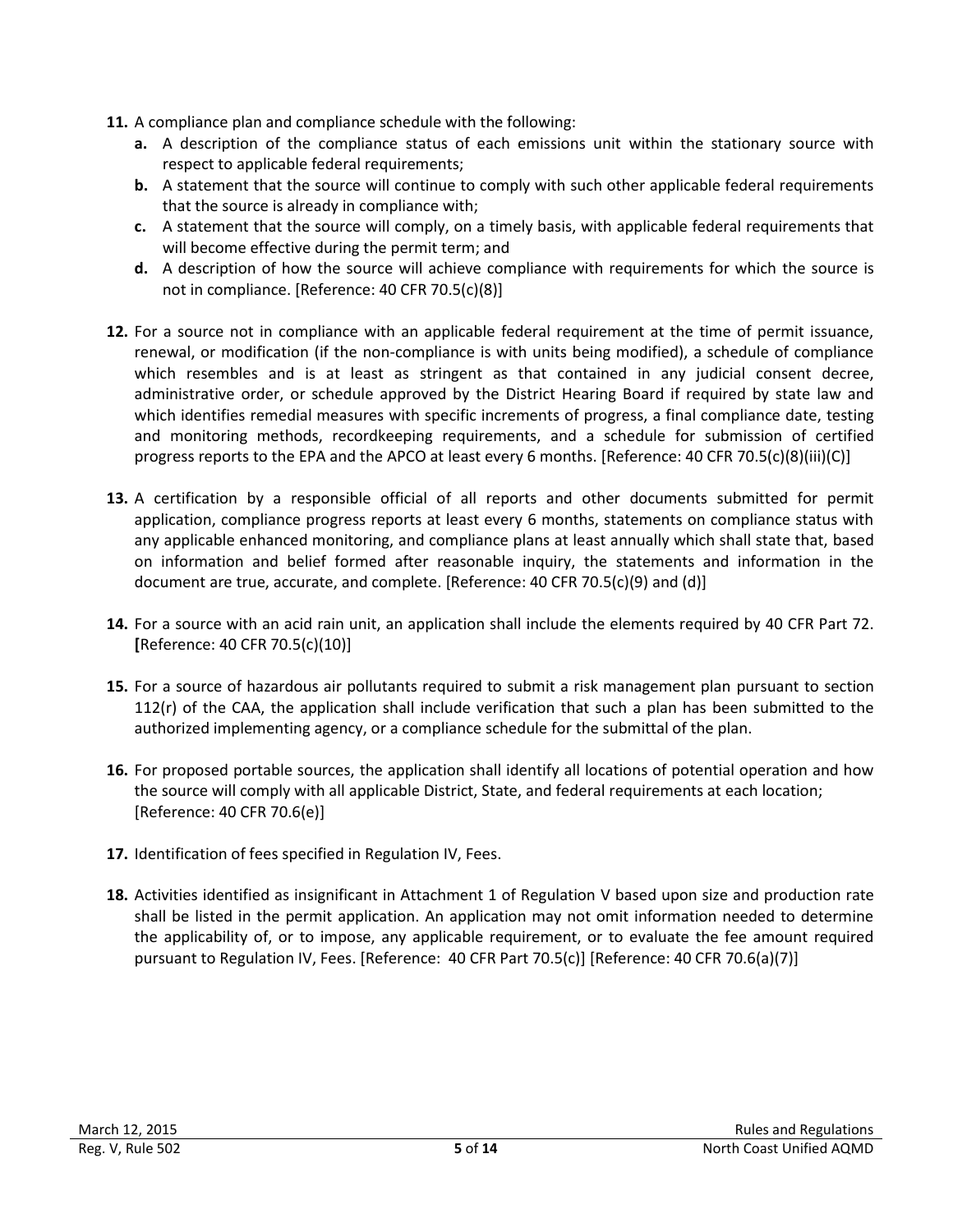#### **E. CORRECTNESS OF APPLICATIONS:**

- **1.** A responsible official of a source shall submit an accurate and complete application in accordance with the requirements of the District.
- **2.** Upon written request of the APCO, a responsible official shall supplement any complete application with additional information within the time frame specified by the APCO.
- **3.** A responsible official shall promptly provide additional information in writing to the APCO upon discovery of submittal of any inaccurate information as part of the application or as a supplement thereto, or of any additional relevant facts previously omitted which are needed for accurate analysis of the application.
- **4.** Intentional or negligent submittal of inaccurate information constitutes sufficient reason for denial of an application. [Reference: 40 CFR 70.5(a)(2) and (b)]
- **F. WRITTEN REQUESTS FOR ACTION:** A responsible official shall submit a written request to the APCO for the following permit actions:
	- **1. Administrative Permit Amendment:** A responsible official may implement an administrative permit amendment change upon submittal of the request to the District, except that transfer of ownership must be processed by the District. [Reference: 40 CFR 70.7(d)(3)]
	- **2. Permit Modification for a Condition that is not Federally Enforceable:** For a permit modification for a condition that is not federally enforceable, a responsible official shall submit a written request in accordance with the requirements of Regulation I, Rule 102.
	- **3. Permits to Operate for New Emissions Units:** For permits to operate for a new emissions unit at a stationary source, a responsible official shall submit a written request in accordance with the requirements of Regulation 1, Rule 103, except under the following circumstances:
		- **a.** The construction or operation of the emissions unit is a modification under EPA regulations promulgated pursuant to Title I of the CAA, including 40 CFR Parts 51, 52, 60, 61, 63; [Reference: 40 CFR 70.7(e)(2)(i)(A)(5)]
		- **b.** The construction or operation of the emissions unit is addressed or prohibited by permits for other emissions units at the stationary source; or [Reference: 40 CFR 70.5(a)(ii)]
		- **c.** The emissions unit is an acid rain unit subject to Title IV of the CAA. [Reference: 40 CFR 70.7(e)]
		- **d.** In the circumstances specified in subsections (F)(3)(a), (F)(3)(b) or (F)(3)(c), a responsible official shall apply for a permit to operate for the new emissions unit pursuant to the requirements of Regulation V.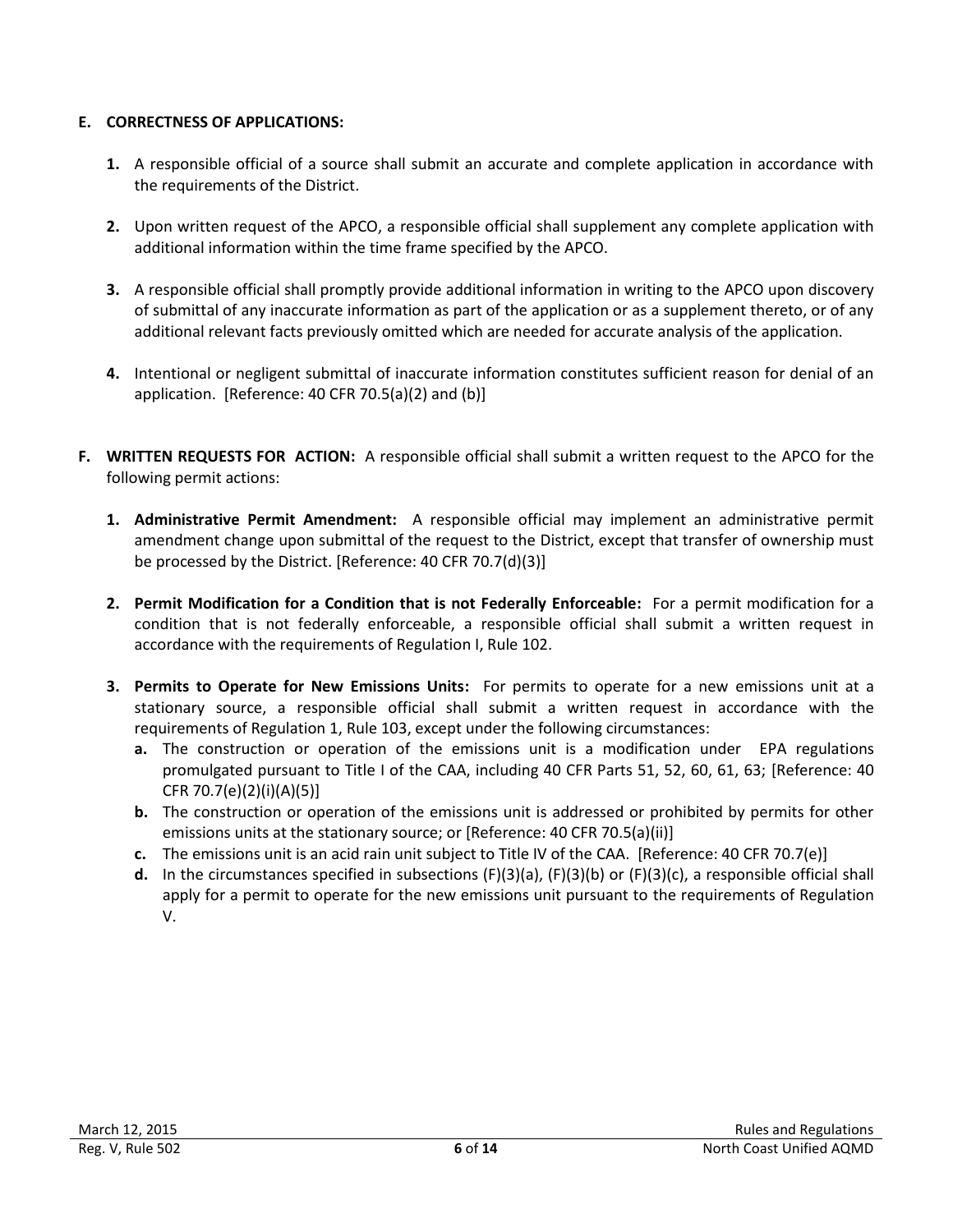**G. RESPONSE TO PERMIT REOPENING FOR CAUSE:** Upon notification by the APCO of a reopening of a permit for cause for an applicable federal requirement, a responsible official shall respond to any written request for information by the APCO within the time frame specified by the APCO. [Reference: 40 CFR 70.6(a)(6)(v)]

#### **H. PORTABLE SOURCES:**

- **1.** Any portable source which may operate at two or more locations shall meet all applicable District, State and applicable federal requirements at each location.
- **2.** A responsible official shall notify the APCO not sooner than thirty days and not later than ten days before a change in location of a portable source which may operate at two or more locations. [Reference 40 CFR 70.6(e)]

#### **I. EMERGENCY EVENTS:**

- **1.** The permittee shall comply with the emergency provisions contained in all applicable federal requirements.
- **2.** Within two weeks of an emergency event, the responsible official shall submit to the District a signed contemporaneous log or other relevant evidence which demonstrates that:
	- **a.** An emergency occurred;
	- **b.** The permittee can identify the cause(s) of the emergency;
	- **c.** The facility was being properly operated at the time of the emergency;
	- **d.** All steps were taken to minimize the emissions resulting from the emergency; and
	- **e.** Within two working days of the emergency event, the permittee shall notify the District with a description of the emergency and any mitigating or corrective actions taken.
- **3.** In any enforcement proceeding, the permittee has the burden of proof to establish that an emergency occurred. [Reference: 40 CFR 70.6(g)]

#### **J. RECORDKEEPING:**

- **1.** A responsible official shall maintain records of all monitoring and support information associated with any applicable federal requirement , including:
	- **a.** Date, place, and time of sampling;
	- **b.** Operating conditions at the time of sampling;
	- **c.** Date, place, and method of analysis; and
	- **d.** Results of the analysis.
- **2.** A responsible official shall retain records of all required monitoring data and support information for a period of at least five years from the date of sample collection, measurement, report, or application.
- **3.** A responsible official shall maintain any other records deemed necessary by the APCO to ensure compliance with all applicable federal requirements.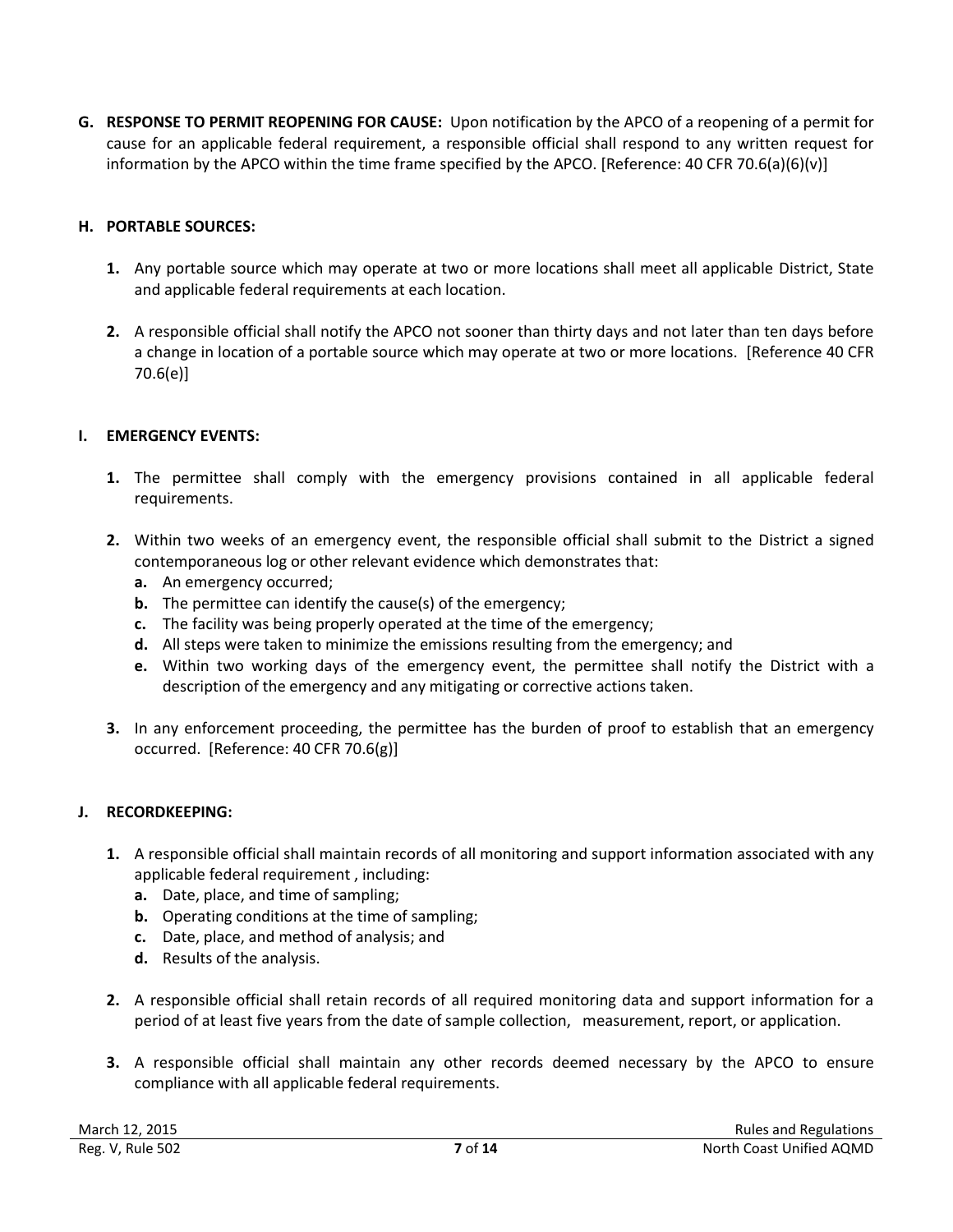#### **K. REPORTING REQUIREMENTS:**

- **1.** A responsible official shall submit to the District a monitoring report at least every six months which shall identify any deviation from permit requirements, including that information previously reported to the APCO pursuant to subsection (K)(2).
- **2.** A responsible official shall submit to the District a report of any deviation from permit requirements, including those attributable to emergency or breakdown conditions (as defined in the permit). This information shall be promptly reported to the APCO who will determine what constitutes "prompt" reporting in terms of the requirement, the degree, and type of deviation likely to occur.
- **3.** Each report of a deviation from permit requirements shall describe the probable cause of the deviation and any preventative or corrective action taken.
- **4.** Each monitoring report submitted pursuant to subsection (K)(1) or (K)(2) shall be accompanied by a written statement from the responsible official who certifies the truth, accuracy, and completeness of the report.
- **5.** A responsible official shall submit to the District a progress report on a compliance schedule at least semiannually and shall include the date when compliance will be achieved, an explanation of why compliance was not, or will not be, achieved by the scheduled date, and a log of any preventative or corrective action taken. [Reference: 40 CFR 70.6(a)(3)(ii)]
- **L. VOLUNTARY EMISSIONS CAPS:** To the extent applicable federal requirements provide for averaging emissions increases and decreases within a stationary source without case-by-case approval, a responsible official may request, subject to approval by the APCO, to permit one or more emissions unit(s) under a voluntary emissions cap, subject to the following conditions:
	- **1.** The stationary source and each emissions unit must comply with all applicable federal requirements, including those authorizing emissions averaging;
	- **2.** Emissions from any individual emissions unit shall not exceed any emissions limitation, standard, or other requirement;
	- **3.** Any emissions limitation, standard, or other requirement shall be enforced through continuous emission monitoring, where applicable; and
	- **4.** All affected emissions units under a voluntary emissions cap shall be considered to be operating in violation of the permit, if the voluntary emissions cap is exceeded.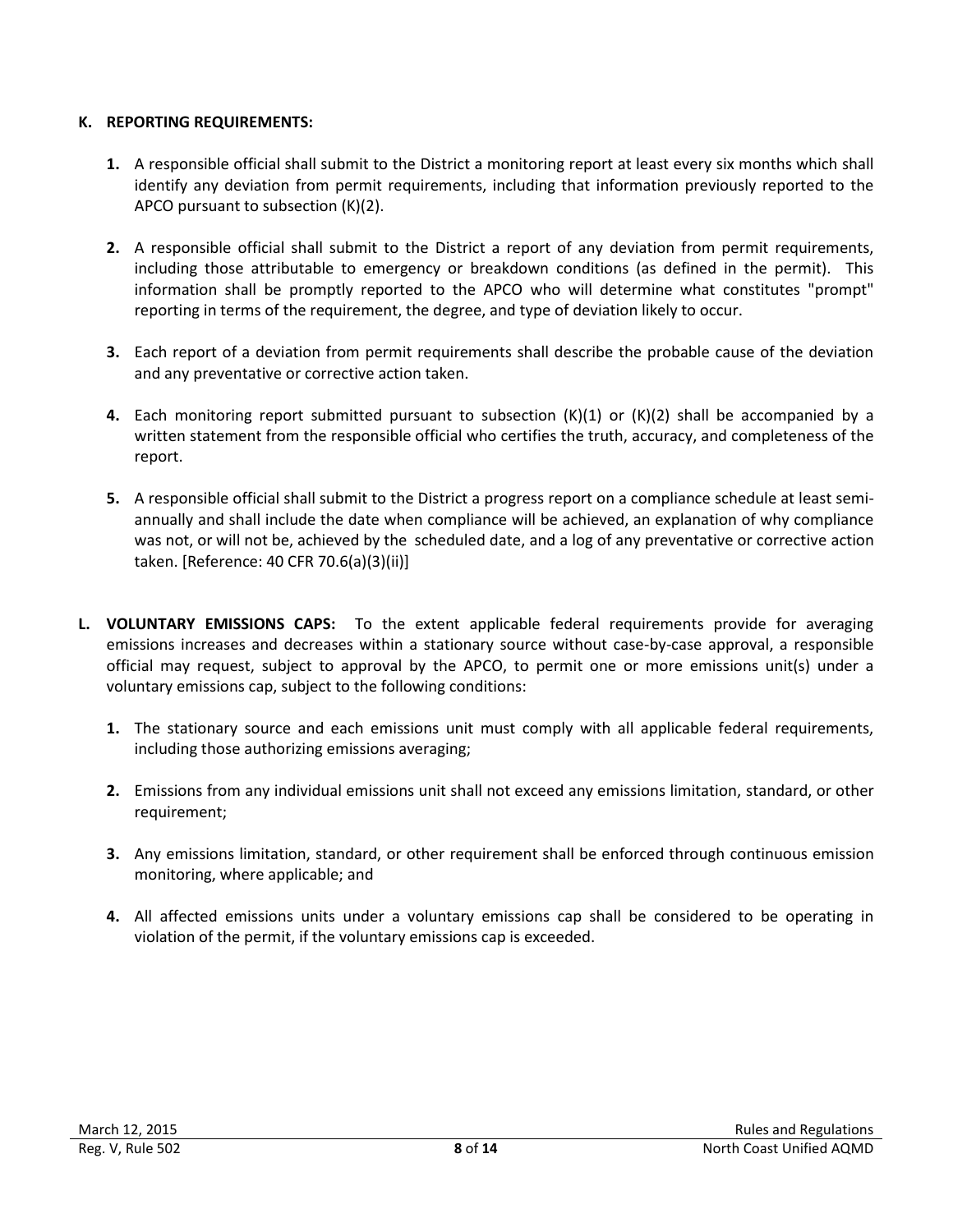**M. DEFINITIONS:** The definitions in this section apply throughout Regulation V and are derived from related provisions of the EPA's Title V regulations in Part 70 of the Code of Federal Regulations, "State Operating Permit Programs." The terms defined in this section are italicized throughout Regulation V.

**ACID RAIN UNIT:** An "acid rain unit" is any fossil-fuel-fired combustion device that is an affected unit under 40 CFR Part 72.6 and therefore subject to the requirements of Title IV (Acid Deposition Control) of the CAA.[Reference: 40 CFR 70.2 Affected Unit]

**ADMINISTRATIVE PERMIT AMENDMENT:** An "administrative permit amendment" is an amendment to a permit to operate which:

- **a.** Corrects a typographical error;
- **b.** Identifies a minor administrative change at the stationary source; for example, a change in the name, address, or phone number of any person identified in the permit;
- **c.** Requires more frequent monitoring or reporting by a responsible official of the stationary source; or
- **d.** Transfers ownership or operational control of a stationary source, provided that, prior to the transfer, the APCO receives a written agreement which:
	- **i.** Specifies a date for the transfer of permit responsibility, coverage, and liability from the current to the prospective permittee.
	- **ii.** A statement with the permit attached that states new owner has received, read and understands and agrees to comply with the each and every permit conditions. [Reference: 40 CFR 70.7(d)]

**AFFECTED STATE:** An "affected state" is any state that is contiguous with the District and whose air quality may be affected by a permit action, or is within 50 miles of the source for which a permit action is being proposed.[Reference: 40 CFR 70.2 Affected States]

**AIR POLLUTION CONTROL OFFICER (APCO):** "Air Pollution Control Officer" refers to the air pollution control officer of the North Coast Unified Air Quality Management District, appointed pursuant to H&SC Section 40750.

**APPLICABLE FEDERAL REQUIREMENT:** An "applicable federal requirement" is any requirement which is enforceable by the EPA and citizens pursuant to section 304 of the CAA and is set forth in, or authorized by, the CAA or a EPA regulation. An "applicable federal requirement" includes any requirement of a regulation in effect at permit issuance and any requirement of a regulation that becomes effective during the term of the permit. Applicable federal requirements include:

- **a.** Title I requirements of the CAA, including:
	- **i.** New Source Review requirements in the State Implementation Plan approved by the EPA and the terms and conditions of the preconstruction permit issued pursuant to an approved New Source Review rule;
	- **ii.** Prevention of Significant Deterioration (PSD) requirements and the terms and conditions of the PSD permit (40 CFR Part 52);
	- **iii.** New Source Performance Standards (40 CFR Part 60);
	- **iv.** National Ambient Air Quality Standards, increments, and visibility requirements as they apply to portable sources required to obtain a permit pursuant to section 504(e) of the CAA;
	- **v.** National Emissions Standards for Hazardous Air Pollutants (40 CFR Part 61);
	- **vi.** Maximum Achievable Control Technology or Generally Available Control Technology Standards (40 CFR Part 63);
	- **vii.** Risk Management Plans, preparation and registration requirements (section 112(r) of the CAA);

March 12, 2015 **Rules and Regulations Rules and Regulations Rules and Regulations**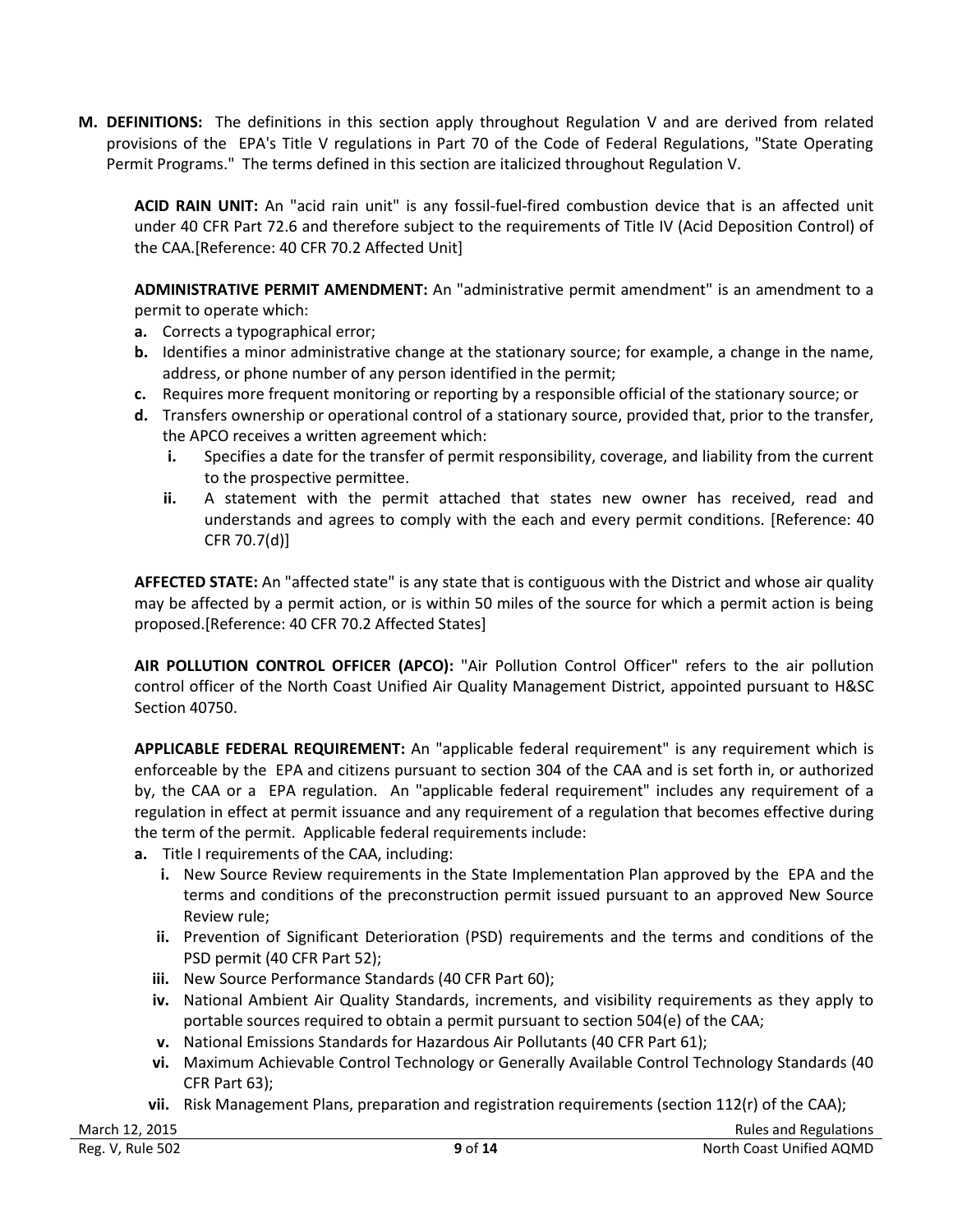- **viii.** Solid Waste Incineration requirements (sections 111 or 129 of the CAA);
- **ix.** Consumer and Commercial Product requirements (section 183 of the CAA);
- **x.** Tank Vessel requirements (section 183 of the CAA);
- **xi.** District prohibitory rules that are approved into the state implementation plan;
- **xii.** Standards or regulations promulgated pursuant to a Federal Implementation Plan; and
- **xiii.** Enhanced Monitoring and Compliance Certification requirements (section 114(a)(3) of the CAA).
- **b.** Title III, section 328 (Outer Continental Shelf) requirements of the CAA (40 CFR Part 55);
- **c.** Title IV (Acid Deposition Control) requirements of the CAA (40 CFR Parts 72, 73, 75, 76, 77, 78 and regulations implementing sections 407 and 410 of the CAA);
- **d.** Title VI (Stratospheric Ozone Protection) requirements of the CAA (40 CFR Part 82); and
- **e.** Monitoring and Analysis requirements (section 504(b) of the CAA).[Reference: 40 CFR 70.2 Applicable Requirements]

**CALIFORNIA AIR RESOURCES BOARD (ARB):** "California Air Resources Board" refers to the Air Resources Board of the State of California, created by Health and Safety Code Division 26, Part 2.

**CLEAN AIR ACT (CCA):** "Clean Air Act" refers to the federal Clean Air Act as amended in 1990 (42 U.S.C. section 7401 et seq.).

**CODE OF FEDERAL REGULATIONS (CFR):** "Code of Federal Regulations" refers to the United States Code of Federal Regulations.

**COMMENCE OPERATION:** "Commence operation" means to begin operation (q.v.) of an emissions unit, including any start-up or shakedown period authorized by a temporary permit to operate issued pursuant to Health and Safety Code section 42301.1.

**DIRECT EMISSIONS:** "Direct emissions" are emissions that may reasonably pass through a stack, chimney, vent, or other functionally-equivalent opening.

**DISTRICT:** "District" refers to the North Coast Unified Air Quality Management District.

**EFFECTIVE DATE OF REGULATION V:** The "effective date of Regulation V" is the date the EPA promulgates interim, partial, or final approval of the rule in the Federal Register.[Reference: 40 CFR 70.4(g)]

**EMERGENCY:** An "emergency" is any situation arising from a sudden and reasonably unforeseeable event beyond the control of a permittee (e.g., an act of God) which causes the exceedance of a technologybased emission limitation under a permit and requires immediate corrective action to restore compliance. An "emergency" does not include noncompliance as a result of improperly designed or installed equipment, lack of preventive maintenance, careless or improper operation, or operator error.

**EMISSIONS UNIT:** An "emissions unit" is any identifiable article, machine, contrivance, or operation which emits, may emit, or results in the emissions of, any regulated air pollutant or hazardous air pollutant.[Reference: 40 CFR 70.2 Emissions Unit]

**FEDERALLY-ENFORCEABLE CONDITION:** A "federally-enforceable condition" is any condition set forth in the permit to operate which addresses an applicable federal requirement or a voluntary emissions cap.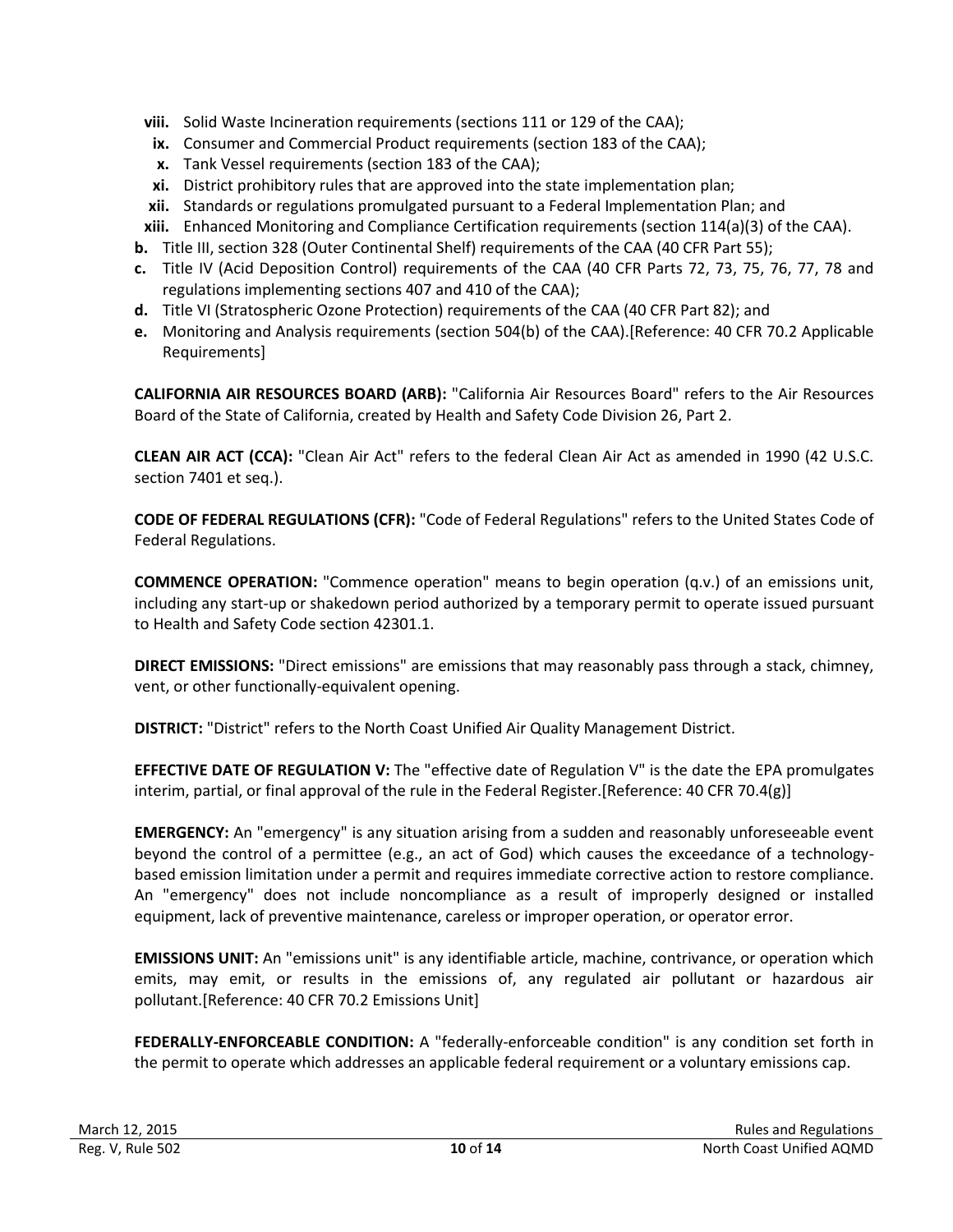**FUGITIVE EMISSIONS:** "Fugitive emissions" are emissions which could not reasonably pass through a stack, chimney, vent, or other functionally-equivalent opening. [Reference: 40 CFR 70.2 Fugitive Emissions]

**HAZARDOUS AIR POLLUTANT (HAP):** A "hazardous air pollutant" is any air pollutant listed pursuant to section 112(b) of the CAA.

**HEALTH AND SAFETY CODE (H&SC):** "Health and Safety Code" refers to the California Health and Safety Code.

**INITIAL PERMIT:** An "initial permit" is the first operating permit for which a source submits an application that addresses the requirements of the federal operating permits program as implemented by Regulation V.

**MAJOR SOURCE:** A "major source" is a stationary source which has the potential to emit a regulated air pollutant or a hazardous air pollutant in quantities equal to or exceeding the lesser of any of the following thresholds:

- **a.** 100 tons per year (tpy) of any regulated air pollutant;
- **b.** 50 tpy of volatile organic compounds or oxides of nitrogen for a federal nonattainment area classified as serious, 25 tpy for an area classified as severe, or, 10 tpy for an area classified as extreme;
- **c.** 70 tpy of PM10 (particulate matter of 10 microns or less) for a federal PM10 nonattainment area classified as serious;
- **d.** 10 tpy of one hazardous air pollutant or 25 tpy of two or more hazardous air pollutants; or
- **e.** Any lesser quantity threshold promulgated by the EPA. [Reference: 40 CFR 70.2 Major Source]

**MINOR PERMIT MODIFICATION:** A "minor permit modification" is any modification to a federallyenforceable condition on a permit to operate which is not a significant permit modification, and is not an administrative permit amendment.[Reference: 40 CFR 70.7(e)(2)]

**OPERATION:** "Operation" means any physical action resulting in a change in the location, form or physical properties of a material, or any chemical action including combustion resulting in a change in the chemical composition or the chemical or physical properties of a material, which results in or may result in the emission of a regulated air pollutant.

**PERMIT MODIFICATION:** A "permit modification" is any addition, deletion, or revision to a Part-70 permit to operate condition. [Reference: 40 CFR 70.2 Permit Modification and Permit Revisions]

**POTENTIAL TO EMIT:** For the purposes of Regulation V, "potential to emit" as it applies to an emissions unit and a stationary source is defined below.

**a. Emissions Unit**: The "potential to emit" for an emissions unit is the maximum capacity of the unit to emit a regulated air pollutant or hazardous air pollutant considering the unit's physical and operational design. Physical and operational limitations on the emissions unit shall be treated as part of its design, if the limitations are set forth in permit conditions or in rules or regulations that are legally and practicably enforceable by EPA and citizens or by the District. Physical and operational limitations include, but are not limited to the following: limits placed on emissions; and restrictions on operations such as hours of operation and type or amount of material combusted, stored, or processed.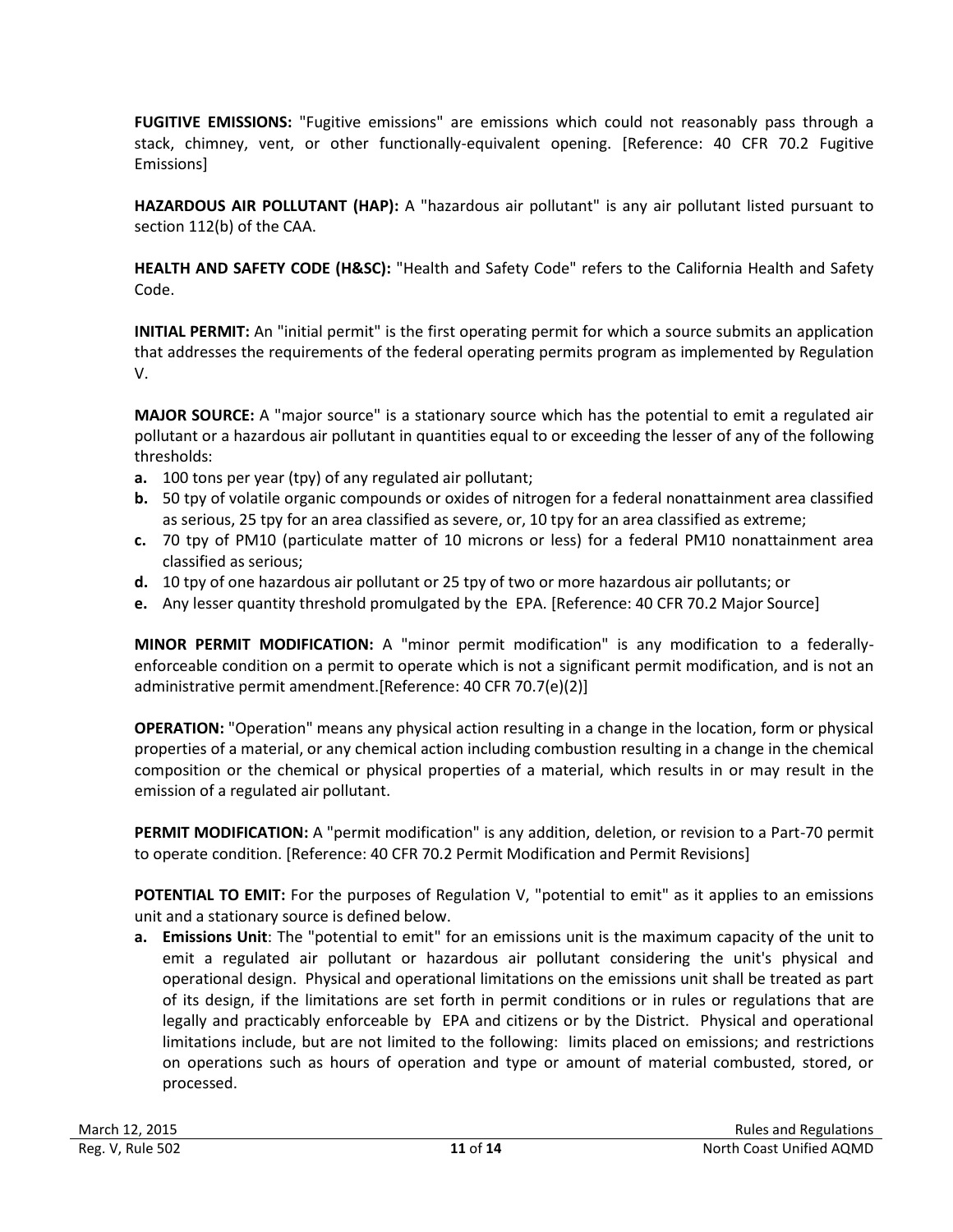**b. Stationary Source**: The "potential to emit" for a stationary source is the sum of the potential to emit from all emissions units at the stationary source. If two or more hazardous air pollutants are emitted at a stationary source, the potential to emit for each of those hazardous air pollutants shall be combined to determine applicability. Fugitive emissions shall be considered in determining the potential to emit for sources as specified in 40 CFR Part 70.2 Major Source (2), and sources of hazardous air pollutant emissions. Notwithstanding the above, any hazardous air pollutant emissions from any oil or gas exploration or production well (with its associated equipment) and any pipeline compressor or pump station shall not be aggregated with emissions of similar units for the purpose of determining a major source of hazardous air pollutants, whether or not such units are located in contiguous areas or are under common control. [Reference: 40 CFR 70.2 Potential to Emit and Major Source (2)]

**PRECONSTRUCTION PERMIT:** A "preconstruction permit" is a permit issued prior to construction which authorizes construction, including:

- **a.** An Authority To Construct issued pursuant to the District's program for the prevention of significant deterioration of air quality required by section 165 of the CAA or Regulation I, Rule 102 of the District; or
- **b.** An Authority to Construct issued pursuant to the District's new source review program required by sections 172 and 173 of the CAA, or Regulation I, Rule 110.

**REGULATED AIR POLLUTANT:** A "regulated air pollutant" is any pollutant which is emitted into or otherwise enters the ambient air, and for which the EPA has adopted an emission limit, standard, or other requirement. Regulated air pollutants include the following:

- **a.** Oxides of nitrogen and volatile organic compounds.
- **b.** Any pollutant for which a national ambient air quality standard has been promulgated pursuant to section 109 of the CAA;
- **c.** Any pollutant subject to a new source performance standard promulgated pursuant to section 111 of the CAA;
- **d.** Any ozone-depleting substance specified as a Class I (chlorofluorocarbons) or Class II (hydrofluorocarbons) substance pursuant to Title VI of the CAA; and
- **e.** Any pollutant subject to a standard or requirement promulgated pursuant to section 112 of the CAA, including:
- **f.** Any pollutant listed pursuant to section 112(r) of the CAA (Prevention of Accidental Releases) shall be considered a "regulated air pollutant" upon promulgation of the list.
- **g.** Any hazardous air pollutant subject to a standard or other requirement promulgated by the EPA pursuant to section 112(d) or adopted by the District pursuant to 112(g) and (j) of the CAA shall be considered a "regulated air pollutant" for all sources or categories of sources: 1) upon promulgation of the standard or requirement, or 2) 18 months after the standard or requirement was scheduled to be promulgated pursuant to section 112(e)(3) of the CAA.
- **h.** Any hazardous air pollutant subject to a District case-by-case emissions limitation determination for a new or modified source, prior to the EPA promulgation or scheduled promulgation of an emissions limitation shall be considered a "regulated air pollutant" when the determination is made pursuant to section 112(g)(2) of the CAA. In case-by-case emissions limitation determinations, the hazardous air pollutant shall be considered a "regulated air pollutant" only for the individual source for which the emissions limitation determination was made. [Reference: 40 CFR 70.2 Regulated Air Pollutant]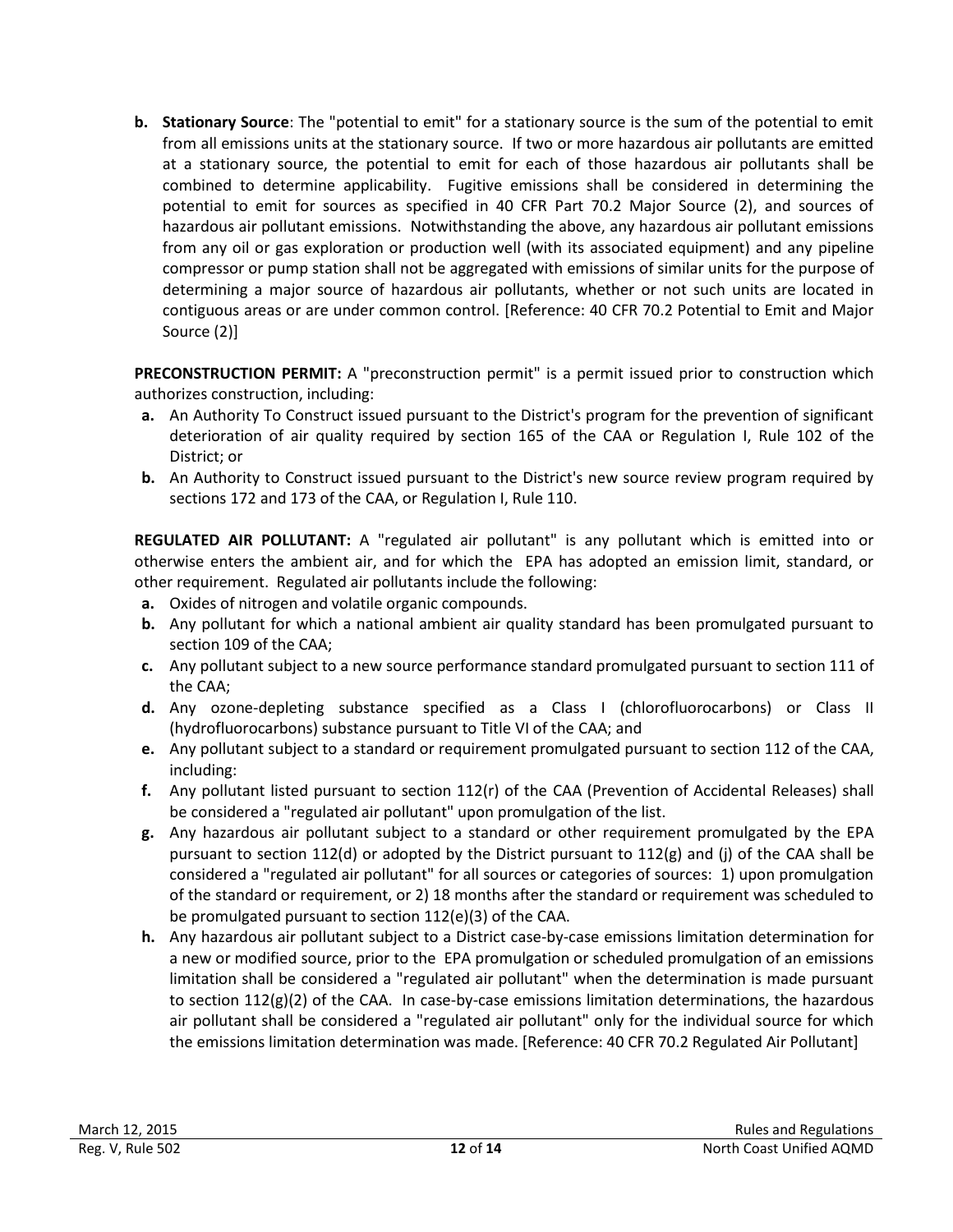**RESPONSIBLE OFFICIAL:** A "responsible official" is an individual with the authority to certify that a source complies with all applicable federal requirements and federally-enforceable conditions of permits issued to sources in accordance with Regulation V. "Responsible official" means one of the following:

- **a.** For a corporation, a president, secretary, treasurer, or vice-president of the corporation in charge of a principal business function, or any other person who performs similar policy or decision-making functions for the corporation, or a duly authorized representative of such person if the representative is responsible for the overall operation of one or more manufacturing, production, or operating facilities applying for or subject to a permit and either:
	- **i.** The facilities employ more than 250 persons or have gross annual sales or expenditures exceeding \$25 million (in second quarter 1980 dollars); or
- **ii.** The delegation of authority to such representative is approved in advance by the APCO;
- **b.** For a partnership or sole proprietorship, a general partner or the proprietor, respectively;
- **c.** For a municipality, State, federal, or other public agency, either a principal executive officer or a ranking elected official; or
- **d.** For an acid rain unit subject to Title IV (Acid Deposition Control) of the CAA, the "responsible official" is the designated representative of that unit for any purposes under Title IV and Regulation V. [Reference: 40 CFR 70.2 Responsible Official]

**SIGNIFICANT PERMIT MODIFICATION:** A "significant permit modification" is any modification to a federally-enforceable condition on a permit to operate which:

- **a.** Involves any modification under section  $112(g)$  of Title I of the CAA or under EPA regulations promulgated pursuant to Title I of the CAA, including 40 CFR Parts 51, 52, 60, 61, and 63;
- **b.** Significantly changes monitoring conditions;
- **c.** Provides for the relaxation of any reporting or recordkeeping conditions;
- **d.** Involves a permit term or condition which allows a source to avoid an applicable federal requirement, including:
	- **i.** A federally-enforceable voluntary emissions cap assumed in order to avoid triggering a modification requirement of Title I of the CAA, or
	- **ii.** An alternative hazardous air pollutant emission limit pursuant to section 112(i)(5) of the CAA;
- **e.** Involves a case-by-case determination of any emission standard or other requirement; or
- **f.** Involves a source-specific determination for ambient impacts, visibility analysis, or increment analysis on portable sources. [Reference: 40 CFR 70.7(e)(2) and (4)]

**SOLID WASTE INCINERATOR:** A "solid waste incinerator" is any incinerator which burns solid waste material from commercial, industrial, medical, general public sources (e.g., residences, hotels, or motels), or other categories of solid waste incinerators subject to a performance standard promulgated pursuant to sections 111 or 129 of the CAA. The following incinerators are excluded from the definition of "solid waste incinerator" for the purpose of Regulation V:

- **a.** Any hazardous waste incinerator required to obtain a permit under the authority of section 3005 of the Solid Waste Disposal Act (42 U.S.C. section 6925);
- **b.** Any materials recovery facility which primarily recovers metals;
- **c.** Any qualifying small power production facility as defined in 16 U.S.C. section 796(17)(C);
- **d.** Any qualifying cogeneration facility which burns homogenous waste for the production of energy as defined in 16 U.S.C. section 796(18)(B); or
- **e.** Any air curtain incinerator which burns only wood, yard, or clean lumber waste and complies with the opacity limitations to be established by the Administrator of the EPA.